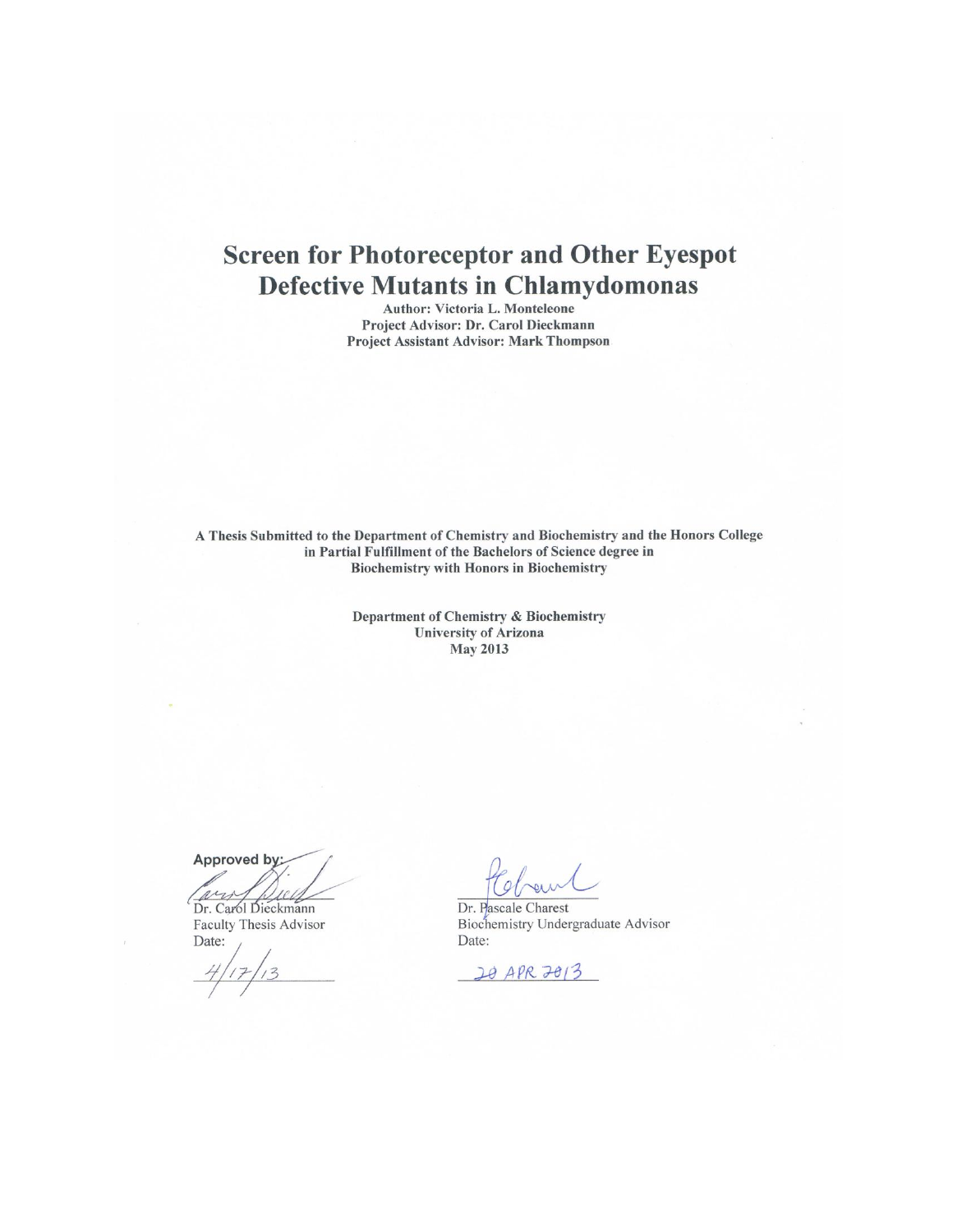#### The University of Arizona Electronic Theses and Dissertations **Reproduction and Distribution Rights Form**

The UA Campus Repository supports the dissemination and preservation of scholarship produced by University of Arizona faculty, researchers, and students. The University Library, in collaboration with the Honors College, has established a collection in the UA Campus Repository to share, archive, and preserve undergraduate Honors theses.

Theses that are submitted to the UA Campus Repository are available for public view. Submission of your thesis to the Repository provides an opportunity for you to showcase your work to graduate schools and future employers. It also allows for your work to be accessed by others in your discipline, enabling you to contribute to the knowledge base in your field. Your signature on this consent form will determine whether your thesis is included in the repository.

| Name (Last, First, Middle)                                                                                                                                                                                                                                                                                                                                                                                                                                                                                                                                                                                                                                                                                                                                                                                 |                        |
|------------------------------------------------------------------------------------------------------------------------------------------------------------------------------------------------------------------------------------------------------------------------------------------------------------------------------------------------------------------------------------------------------------------------------------------------------------------------------------------------------------------------------------------------------------------------------------------------------------------------------------------------------------------------------------------------------------------------------------------------------------------------------------------------------------|------------------------|
| Monteleone, Victoria, Lynn                                                                                                                                                                                                                                                                                                                                                                                                                                                                                                                                                                                                                                                                                                                                                                                 |                        |
| Degree title (eg BA, BS, BSE, BSB, BFA):                                                                                                                                                                                                                                                                                                                                                                                                                                                                                                                                                                                                                                                                                                                                                                   |                        |
| BS                                                                                                                                                                                                                                                                                                                                                                                                                                                                                                                                                                                                                                                                                                                                                                                                         |                        |
| Honors area (eg Molecular and Cellular Biology, English, Studio Art):                                                                                                                                                                                                                                                                                                                                                                                                                                                                                                                                                                                                                                                                                                                                      |                        |
| Biochemistry                                                                                                                                                                                                                                                                                                                                                                                                                                                                                                                                                                                                                                                                                                                                                                                               |                        |
| Date thesis submitted to Honors College:                                                                                                                                                                                                                                                                                                                                                                                                                                                                                                                                                                                                                                                                                                                                                                   |                        |
| 4/22/13                                                                                                                                                                                                                                                                                                                                                                                                                                                                                                                                                                                                                                                                                                                                                                                                    |                        |
| <b>Title of Honors thesis:</b>                                                                                                                                                                                                                                                                                                                                                                                                                                                                                                                                                                                                                                                                                                                                                                             |                        |
| Sireen for Photoreceptor and CH4r Eyespot Defective Mutarits in Chlamydomonas                                                                                                                                                                                                                                                                                                                                                                                                                                                                                                                                                                                                                                                                                                                              |                        |
|                                                                                                                                                                                                                                                                                                                                                                                                                                                                                                                                                                                                                                                                                                                                                                                                            |                        |
| and in any format in existence now or developed in the future. I represent and warrant to the University of Arizona that the<br>licensed materials are my original work, that I am the sole owner of all rights in and to the licensed materials, and that none<br>of the licensed materials infringe or violate the rights of others. I further represent that I have obtained all necessary rights to<br>permit the University of Arizona Library to reproduce and distribute any nonpublic third party software necessary to access,<br>display, run or print my dissertation or thesis. I acknowledge that University of Arizona Library may elect not to distribute my<br>dissertation or thesis in digital format if, in its reasonable judgment, it believes all such rights have not been secured. |                        |
| $\chi$ Yes, make my thesis available in the UA Campus Repository!                                                                                                                                                                                                                                                                                                                                                                                                                                                                                                                                                                                                                                                                                                                                          |                        |
|                                                                                                                                                                                                                                                                                                                                                                                                                                                                                                                                                                                                                                                                                                                                                                                                            |                        |
| Student signature: Vidoux Montitures Date: 4/17/13                                                                                                                                                                                                                                                                                                                                                                                                                                                                                                                                                                                                                                                                                                                                                         |                        |
| No, do not release my thesis to the UA Campus Repository.                                                                                                                                                                                                                                                                                                                                                                                                                                                                                                                                                                                                                                                                                                                                                  |                        |
|                                                                                                                                                                                                                                                                                                                                                                                                                                                                                                                                                                                                                                                                                                                                                                                                            |                        |
|                                                                                                                                                                                                                                                                                                                                                                                                                                                                                                                                                                                                                                                                                                                                                                                                            | Last updated: 04/01/13 |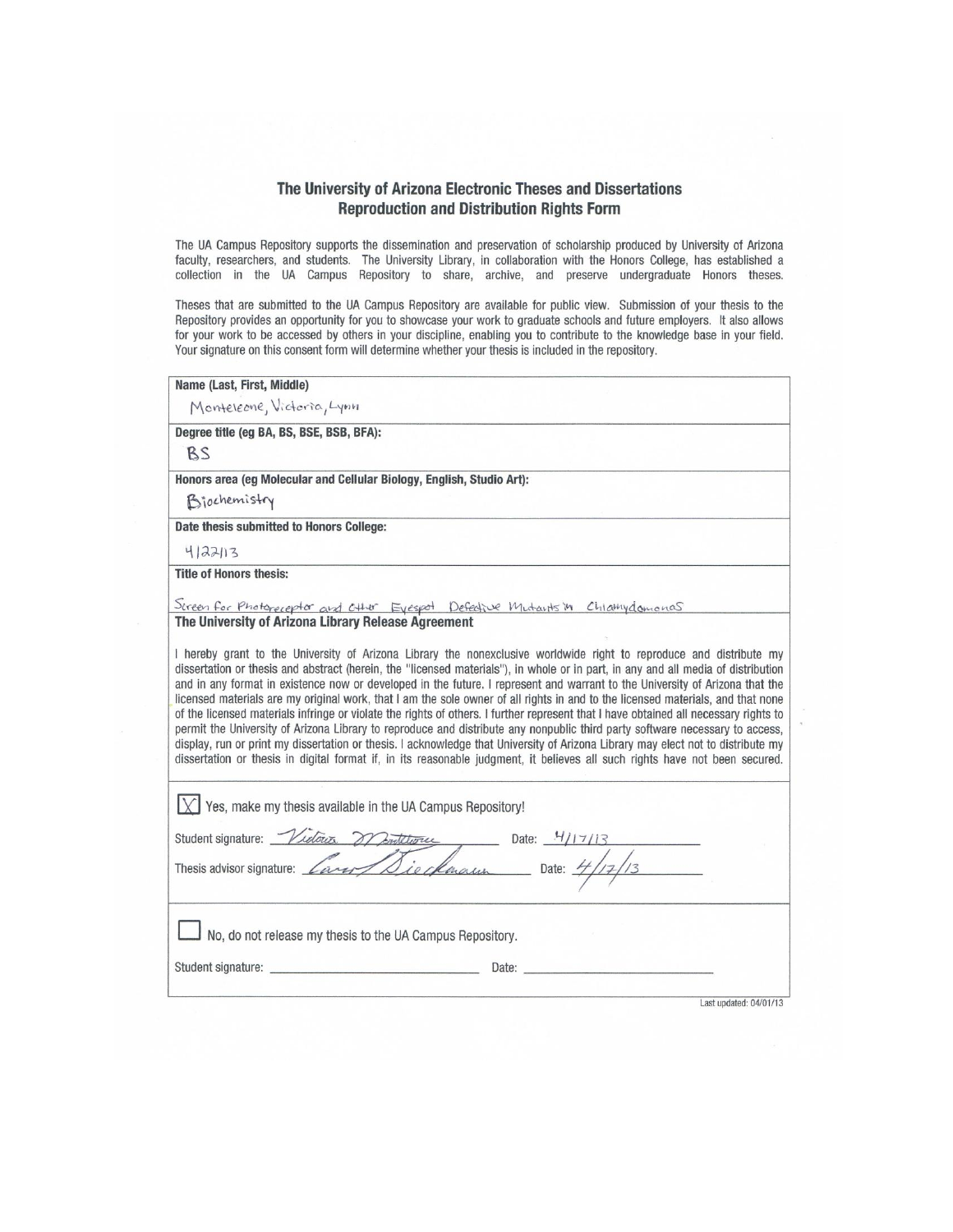# **Screen for Photoreceptor and Other Eyespot Defective Mutants in Chlamydomonas**

Author: Vicky Monteleone Lab Instructor: Dr. Dieckmann

#### **Abstract:**

 The purpose of this project was to test mutant strains of *Chlamydomonas reinhardtii* for a variation in eyespot location and size. The technique of phototaxis was used to determine if mutant strains have an altered ability of light reception. Cells from 96-well plates were transferred into the respective tubes filled with 2.2 mL of M medium. One row of tubes was placed in a test tube rack and two racks were placed in each phototaxis box. After twenty minutes in each box, where the only amount of light being let in is from a tiny slit directed on the sample, the tubes were removed and then checked for completion of phototaxis. After noting whether the samples completed phototaxis or not, the phototaxis-negative cells were regrown for further observation and ultimately a PCR screen for the mutant gene sequences. Out of roughly 5,000 mutant samples screened using phototaxis, twelve samples were phototaxis-negative and only four of the twelve samples were phototaxis-negative the second trial. Further experimentation would include the observation of the eyespots under a microscope, culturing these samples, harvesting the DNA via electroporation, and screening the samples using PCR.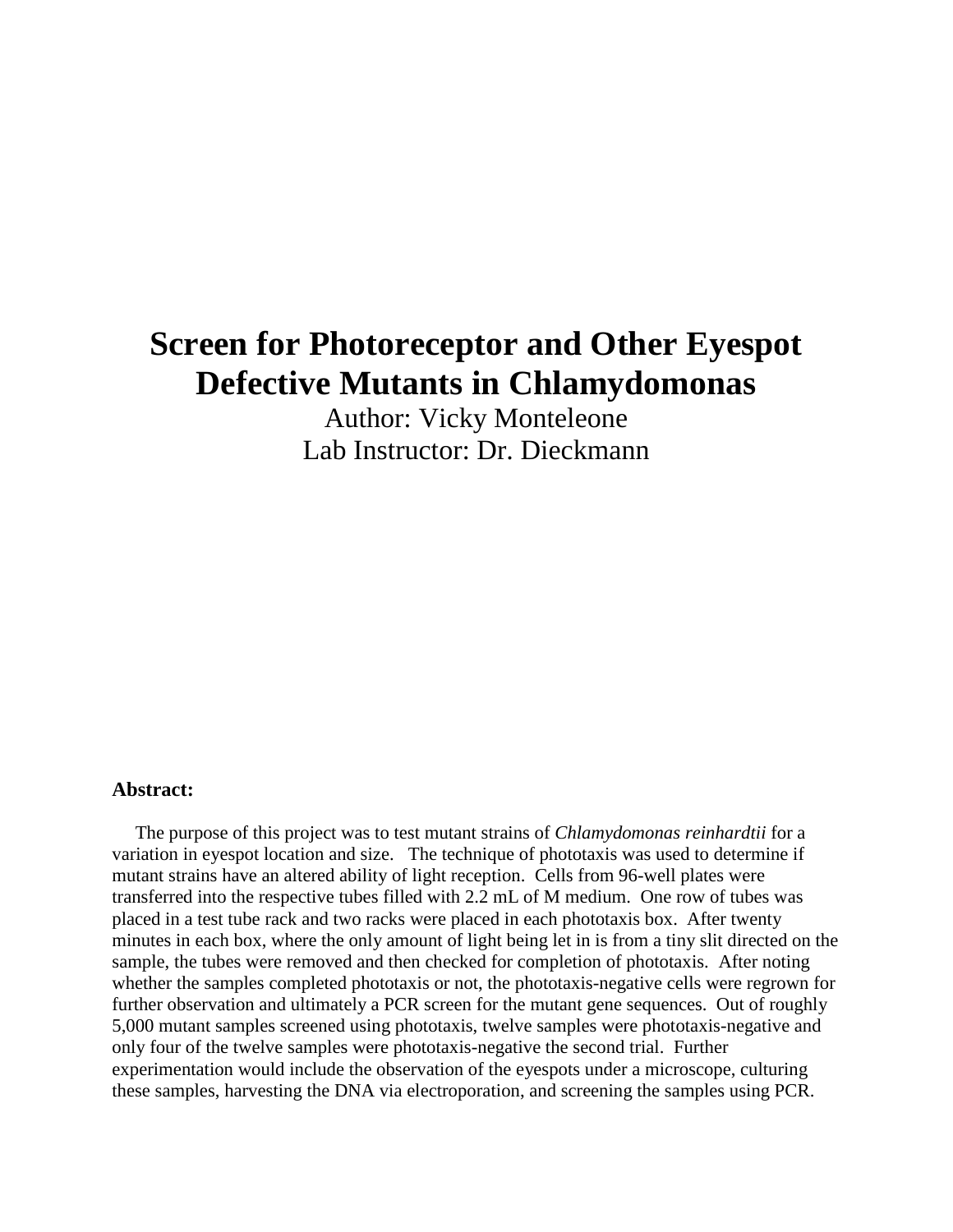### **Introduction:**

 The focus of this research is directed at the idea of screening for photoreceptor and other eyespot defective mutants in Chlamydomonas. *Chlamydomonas reinhardtii,* biflagellate green algae, has a specialized organelle known as the eyespot that is necessary for sensing light and performing phototaxis, or a response to light stimulus. Figure 1 below depicts the steps leading up to the formation of the eyespot seen in the last image of the two separate cells. As can be seen in the first few images, the D4 rootlet goes through outgrowth and acetylation ultimately leading to the position of the eyespot and photoreceptor patch, all necessary for light sensing/reactions in these cells. By looking into the division of a cell, it may be possible to determine which specific genes are related to the eyespot formation and size and therefore determine the affects of mutations to specific genes necessary for proper eyespot formation.



Figure 1: Formation of the eyespot in Chlamydomonas cells. The image at the far left depicts the wildtype Chlamydomonas cell with labels corresponding to important structures that are used during cell division and are correlated to eyespot formation. **A**. Once the cell is ready for cell division, the flagella are reabsorbed, and then the cell makes a 90º rotation within the mother cell wall. The four-membered rootlets of the mother and daughter basal bodies set up the plane of cell division and the eyespot disappears. **B.** The basal body pairs separate and the mitotic spindle forms. **C.** The new mature daughter basal bodies produce their own sets of microtubule rootlets, and the new eyespots are assembled opposite the plane of cell division associated with the new D4 rootlets. **D.** The cell completes division to produce two new daughter cells each with their own eyespots. Figure courtesy of Mark Thompson; adapted from Holmes, J.A., & Dutcher, S.K. (1989))

What is unknown in regards to the eyespot is which specific gene(s) is involved in the inhibition of light reception by the eyespot if the eyespot is defective in comparison to the eyespots of normal Chlamydomonas cells. There are four genes of interest that will be the focus of the experimentation in order to determine which specific genes are responsible for the eyespot formation and what happens when certain genes are inhibited in Chlamydomonas cells. A large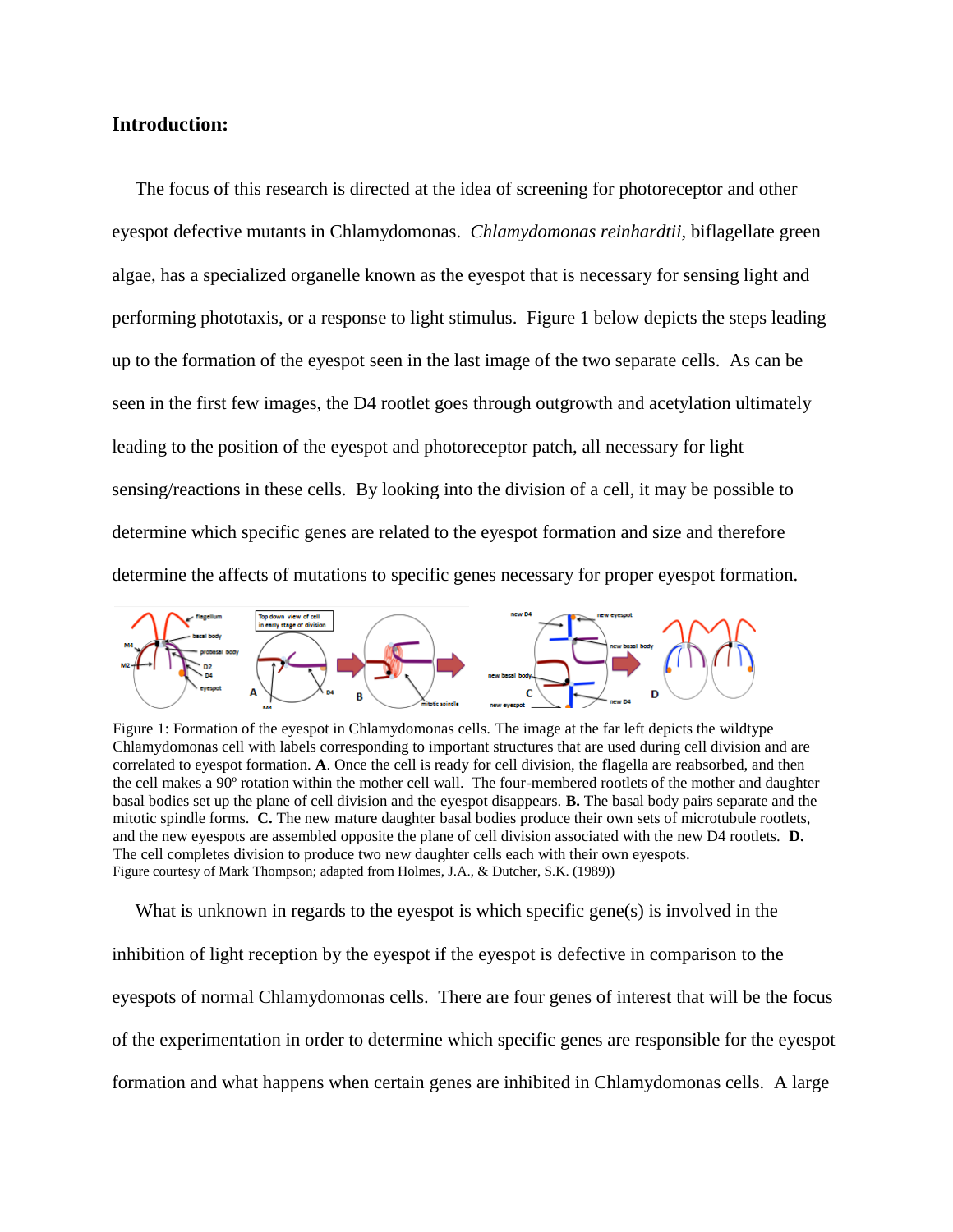phototaxis-negative mutant collection will be created in a  $\triangle$ COP3/ARG7-8 mutant strain background in Chlamydomonas, and then mutations in COP4, Soul3, Morn Repeat, and (PAP) fibrillin domain will be screened for in this study. The reasoning behind these four specific genes is because the research is directed at determining which genes are linked to eyespot formation, and which genes, when mutated, result in a lack of eyespot formation or eyespot function and ultimately a lack of phototaxis. COP4 is also known as a light-gated ion channel, similar to COP3, which is important in recovering a double *cop3 cop4* photoreceptor mutant. Soul3 is thought to affect the eyespot placement and eyespot size and it would be expected that a mutation in this gene would lead to a misplaced eyespot or an eyespot that is not normal in size. Morn Repeat functions in attaching proteins to the membrane of the cell during formation and the (PAP)-fibrillin domain protein may be involved in the stabilization and organization of pigment granule arrays (Thompson PowerPoint). By focusing on all four of these genes, it may be made possible to determine which of these genes have an effect in the overall eyespot formation of Chlamydomonas and thus a mutation in one of these genes would lead up to the inability of Chlamydomonas to phototax.

 This research begins with electroporation of Chlamydomonas cells by adding an externally applied electrical field to increase the permeability of the cellular membranes in order to get the desired DNA from the transformants. After creating over 10,000 mutant strains via the electroporation technique hybrid known as the Thompson protocol, it is desired to be able to identify strains of the Chlamydomonas cells that are harboring the marker gene which was selected to be the ARG7-8 gene. This gene was chosen due to it being an auxotrophic selectable marker that transforms into the cell thus making it possible to design primers to insert into the genes of Chlamydomonas cells that can be identified during later screening. This gene, if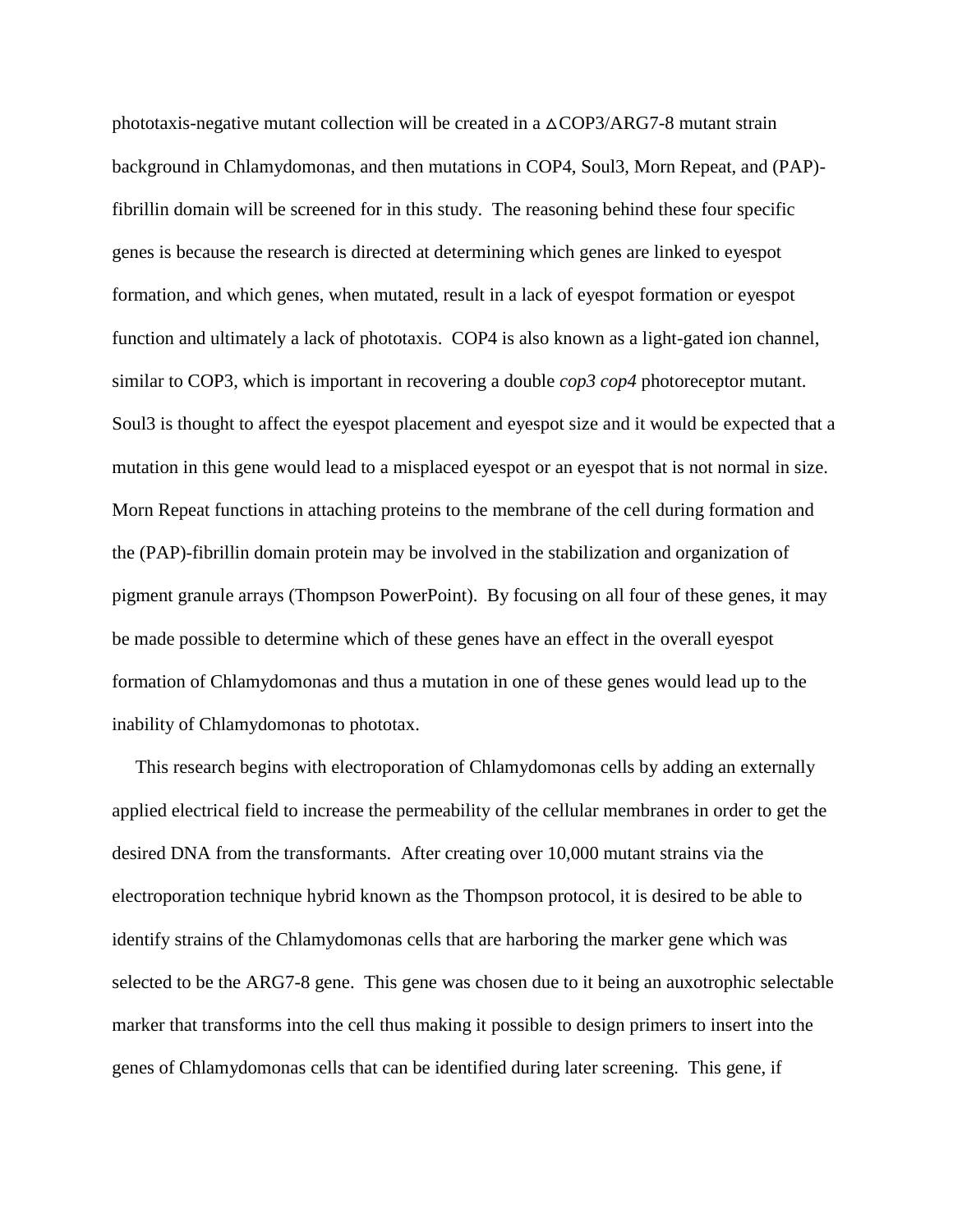present, will be identifiable in the genome of the new cells via a PCR screen and will help determine if a mutation has occurred by observing the changes of an eyespot under a microscope and by performing phototaxis in order to determine if the light receptors of Chlamydomonas are functioning properly. In order to reach the goal of the mutant strains the past semester, approximately eight electroporations were completed per day for a total of 56 in a week, and approximately 70 transformants per electroporation were recovered to obtain 3,920 transformants. The goal was to complete ninety 96-well plates. During the first procedure, there were three PCR cocktails per target gene completed. Then, for four target genes, this meant there would be twelve PCR cocktails per pooling of strains in order to look for mutation in the four aforementioned genes that could have a desirable effect on the eyespot. Instead of pooling the plates of transformants, the transformants that were picked and grown on the plates and transferred to M medium-filled tubes were to be tested using phototaxis. For the cells that did not phototax, they would be observed under a microscope to look for eyespot abnormalities and run through a second round of phototaxis to double check that the cells did not phototax. For the abnormal looking cells, the cells would be grown as fresh cultures, the DNA would be harvested, and then a PCR screen would be completed to screen for the desired PCR product that would result from the primer used. By doing so, this will tell researchers whether a specific gene was involved in the inability of the eyespot to absorb light due to a mutation.

 While Mark Thompson was completing the work mentioned in the above paragraph, such as performing the electroporations to create the transformations, the work I was in charge of involved transferring colonies from the transformed Chlamydomonas cells to the 96-well plates to grow for four to five days, complete gel dot transfers of colonies (during the first semester), pool wells of cells (first semester), transfer cells from the 96 well-plates to pre-filled medium test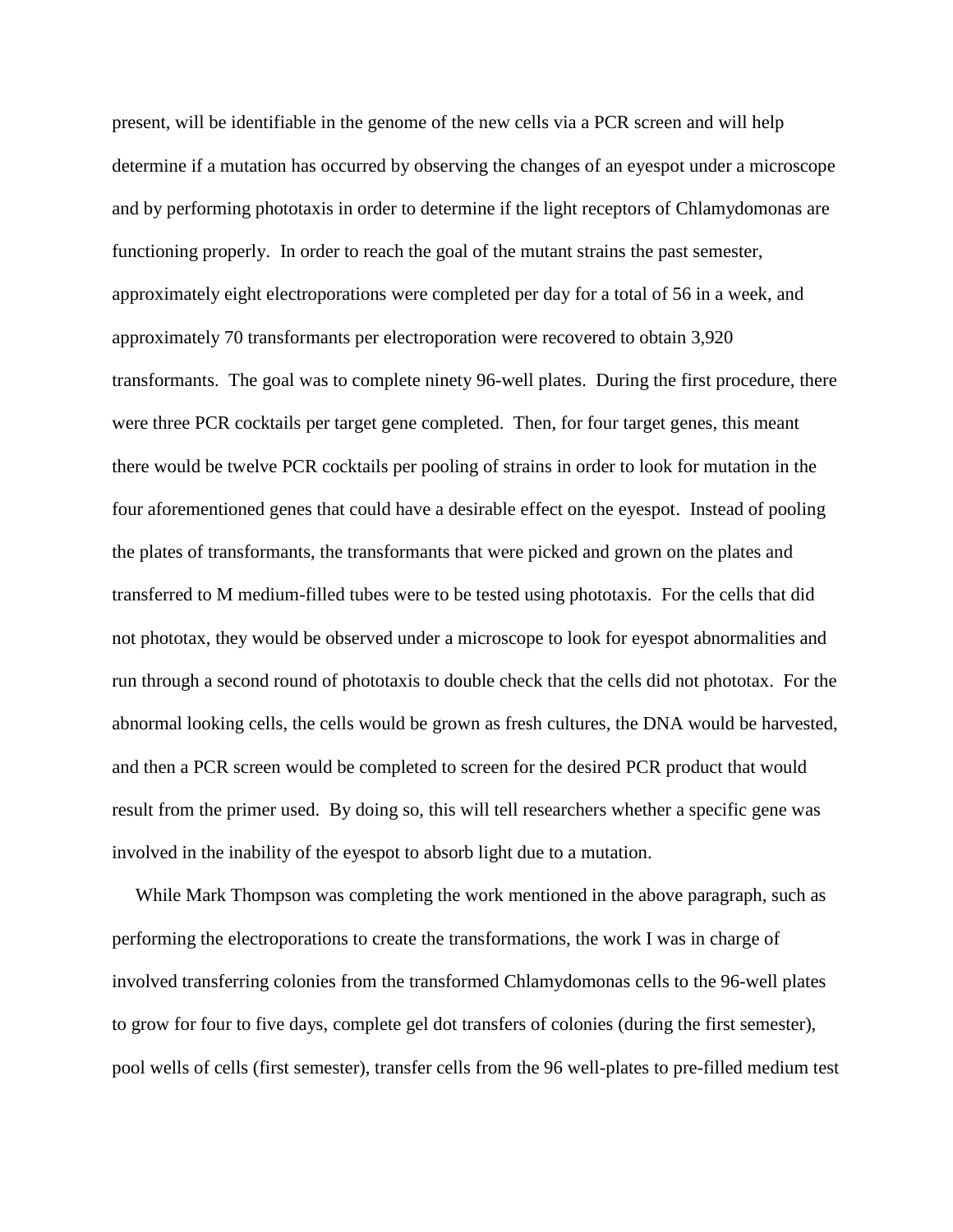tubes, make more batches of medium to fill tubes for autoclaving, and running phototaxis on the cells. The purpose of this experiment was to generate a large mutant collection in order to identify specific mutations in the four genes of interest. After the completion of lab this semester, it is desired that the goal of finding these mutants and properly identifying them is reached. Once strains that are phototaxis-negative are determined, those strains will be further observed using a light microscope and PCR screening to determine if the eyespot is in a different location from normal Chlamydomonas cells or if the eyespot is lacking as well. If this is the case, it has been made clear that this chosen mutant using the ARG7-8 gene is the desired mutant strain of Chlamydomonas that has been created in the Dieckmann Laboratory and ultimately leads to the inability of the *Chlamydomonas reinhardtii* cells to perform phototaxis.

#### **Materials and Methods:**

#### Method I: Colony transfers to 96-well plates

 For the initial start of the project, the main focus was to transfer colonies that had been growing on TAP medium plates to the 96-well plates. The flame is lit and used throughout this step to ensure contaminants are away from the workspace. Strains of Chlamydomonas had been placed on tap plates and allowed to grow until the colonies were large enough to be transferred. To complete this procedure, each well was filled with 200 µL of TAP medium. Then, autoclaved toothpicks were used to transfer one colony to one single well of the 96-well plate. The colonies were broken up in the medium to ensure maximum growth abilities for the individual cells living in that colony. After one TAP plate was empty of colonies, the empty plate would be thrown away and another plate was taken from the incubator. New colonies were taken from that new plate and used to continue filling the 96-well plates. After growth in the 96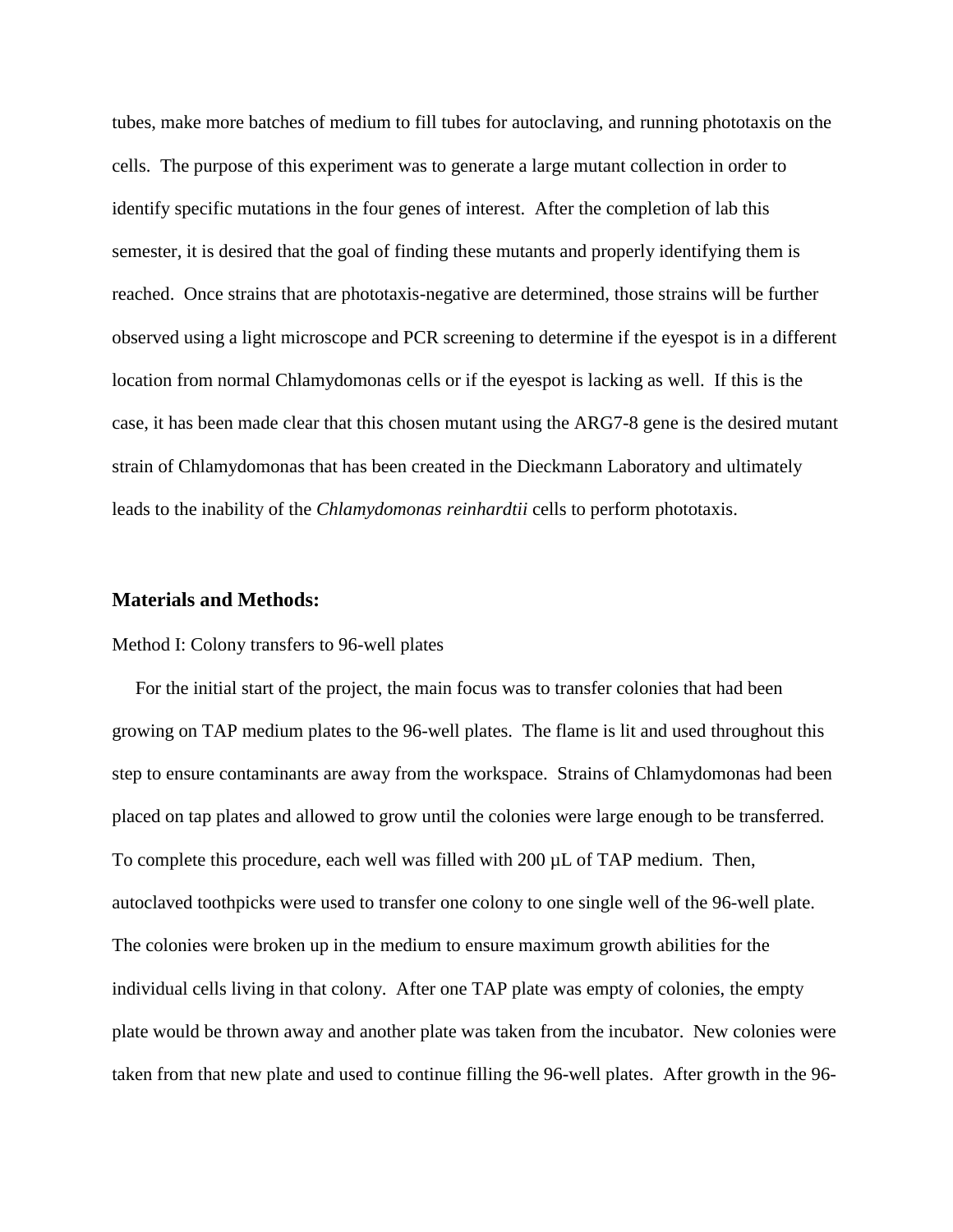well plates for a few days, the cells would be transferred to a new 96 well plate to maximize cell growth prior in fresh medium prior to phototaxis.

 This current semester, a slight change was made to this procedure. Instead of transferring the cells in the original 96-well plate to a new plate with fresh medium, the cells would be left to grow in the first 96-well plate for four to five days and then would be used straight from this plate.

#### Method II: Dot gel transfer of colonies

 The flame is lit and used throughout this step to ensure contaminants are away from the workspace. As a separate test from using toothpicks to place colonies in prefilled wells in the 96-well plate, a new procedure known as the gel dot transfer of colonies was implemented during the first semester. Instead of transferring colonies to a well, the colonies would be transferred to a new TAP medium gel plate. Under the plate was a grid of squares with a black dot in the center. Each colony would be rubbed on the center of the dot and allowed to grow. After growth on the gel for a few days, the cells would then be transferred to a 96-well plate using a multi-tipped pipetter for further growth before other procedures were utilized. This process was only used during the experiments of the August to December semester.

#### Method III: Making M medium

When fresh tubes of medium would run out, it was necessary to refill them and then have them autoclaved. To make the medium, the following materials were added together to make a 1 L batch: 5.0 mL 10%  $\text{Na}_3\text{C}_6\text{H}_5\text{O}_7$ , 1.0 mL 1% FeCl<sub>3</sub>\*6H<sub>2</sub>O, 1.0 mL 4% CaCl<sub>2</sub>\*2H<sub>2</sub>O, 3.0 mL 10% MgSO4\*7H2O, 1.7 mL 13.1% K2HPO4\*3H20, 1.0 mL 10% KH2PO4, 3.0 mL 10% NH4NO3,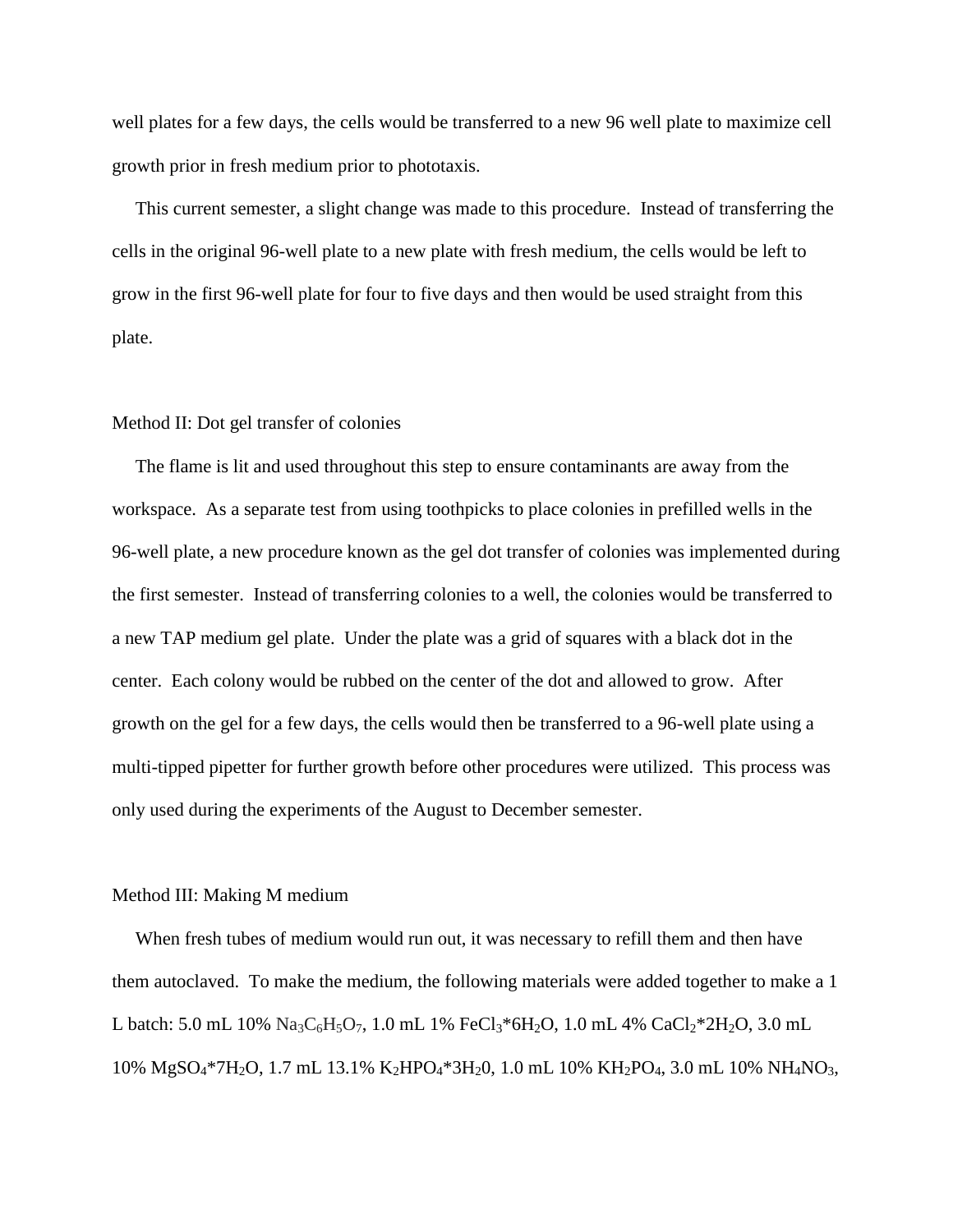1.0 mL trace metals, and 983 mL distilled water. After the 1 L batch of medium was made, a repeat pipettor was used to fill test tubes with 2.2 mL of medium per tube. The tubes were then capped, placed into test tube racks, and autoclaved for sterilization.

#### Method IV: Pooling cells for PCR screening

 The flame is lit and used throughout this step to ensure contaminants are away from the workspace. During the first semester, Mark Thompson needed the cells to be pooled in pre-filled medium jars in order for him to complete PCR screens for the desired mutants. To do so, 40 µL of each well was added into the pre-filled medium jar. If a well was dried or almost empty, more TAP medium was added to bring the cells back to life in order to add them to the pool. After adding cells from all ninety-six wells, more TAP was added to each of the low wells in order to allow the cells in those wells to continue to grow for future tests. This pooling technique was only used during the first semester.

#### Method V: Transferring cells to medium tubes

 The flame is lit and used throughout this step to ensure contaminants are away from the workspace. Prior to phototaxis, cells needed to be transferred from the 96-well plates to the autoclaved tubes of M medium. To do so, a test tube rack was set up with the same number of tubes corresponding to the number of wells. The first and last tube of each row was labeled with the 96-well plate number to identify which set of samples was being used, and then the row name and number to match the labels on the 96-well plate (i.e. 4A1 for plate 4, well A1). Then, 150 µL of each well was added to the corresponding test tube. Once the test tubes were filled, the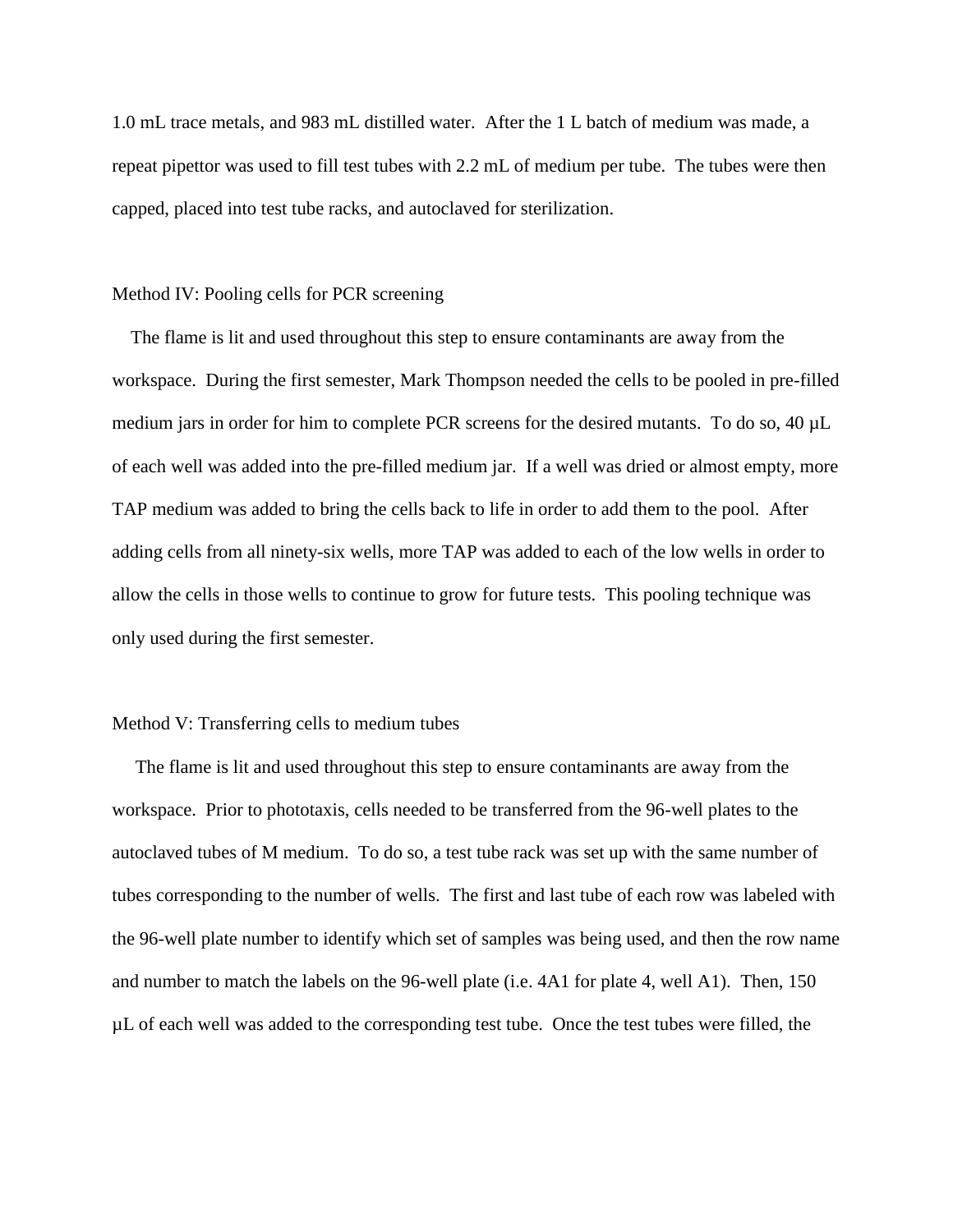test tube rack was placed in the incubator to allow the cells time to grow in the medium prior to phototaxis.

#### Method VI: Phototaxis

 After about two days of growth in the incubator, the tubes were removed in order to start phototaxis. The amount of days for growth is dependent upon how green the cells in medium look. For this method, it is desired for the cells to be a darker green to aid in the determining if phototaxis was completed. Four trays are tested at a time by placing one row of tubes at the front of each tray. Then, two trays are placed in each of the two boxes that are in front of the light source. The boxes are then closed off to all light except for the slit in the front that is aligned with the bottom of the test tubes that will let the light in. After twenty minutes in the dark boxes, the tubes are removed and it is determined if the cells phototaxed. Data is recorded for each well as to whether the cells were phototaxis-negative or positive. After a little time, it is then noted whether or not the cells began to swim again. This process is repeated until all tubes have had phototaxis completed on them. After phototaxis, the tubes are rinsed out and added to the bin of dirty lab items.

#### Method VII: Pulling zygotes

 For this step, the flame must be on to prevent contamination. Once the plate with zygotes is unwrapped, a sterile razor blade is used to scrape off all green colony matter to leave behind the desired zygotes. Using the square-headed metal tool which is sterilized using the flame, the zygotes are scraped into piles and then that section of the gel is cut out. Using the razor blade, straight, indented cuts are made into a D plate to form lanes. The zygotes on the cut out gel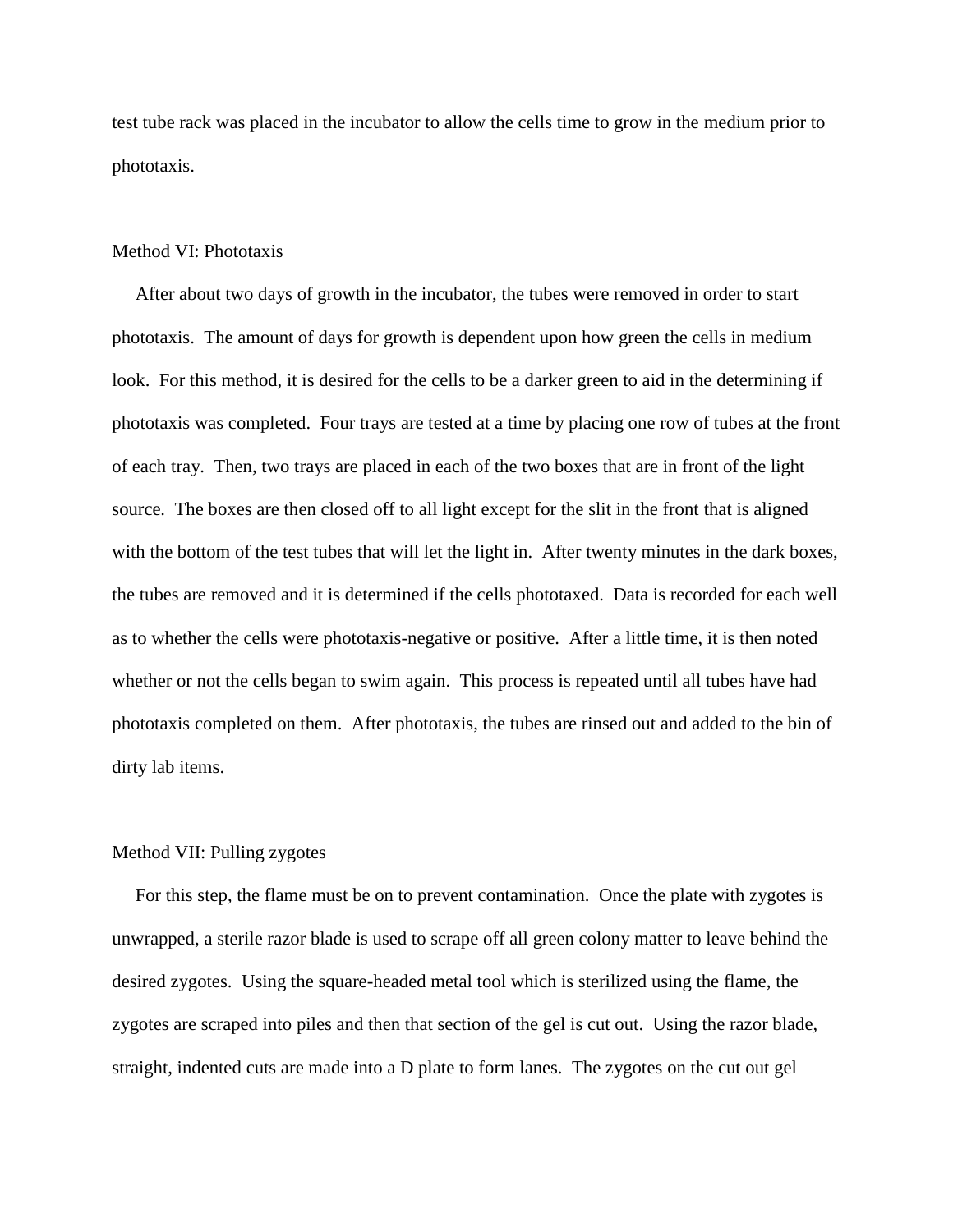piece are then slid across the top of the cut marks to spread the zygotes across the D plate. The sterile glass tool is then used to move one zygote into each of the lanes. The zygote is dragged in the pool of water that is formed when light pressure is applied to the gel plate in order to aid in the moving of the zygote into each of the lanes. The zygote only needs to be a short distance down the lane (< 0.5 inches down the lane). Once all lanes have one zygote, the D plate is placed in the incubator to allow further growth of the zygotes for future experimentation.

#### **Results:**

## **Table 1: Phototaxis Results for 1st Semester**

| Number of      | Number of   | Number of | Percent of  | Percent of |
|----------------|-------------|-----------|-------------|------------|
| <b>Mutants</b> | Phototaxis- | Swimming- | Phototaxis- | Swimming-  |
| Screened       | Negative    | Negative  | Negative    | Negative   |
| 1424           |             | .92       | $.4\%$      | 13.5%      |

**Table 2: Total Number of Cells Collected, Screened, and Phototax Negative** 

| Total Number of          | <b>Total Number of Mutants</b>   | Number of 96-well | Number of           |
|--------------------------|----------------------------------|-------------------|---------------------|
| <b>Mutants Collected</b> | Screened                         | plates Used       | Phototaxis-Negative |
| 10.080                   | 2,016 in $\triangle$ COP3/ARG7-8 | 45                |                     |
|                          | $2,304$ in ARG7-8 only           |                   |                     |

 Table 1 is important because it informs you of how many samples have been phototaxisnegative and swimming-negative. It was expected to find about 1 in 100 samples that do not phototax and about 1 in every 10 that do not swim. From the table, it can be seen that so far, there have been 20 samples that are phototaxis-negative and 192 that are swimming-negative out of a total of 1,424 samples screened. Out of the total mutants screened, only 1.4% has been phototaxis-negative and 13.5% has been negative for swimming.

 Table 2 depicts the most current data from the second semester that was collected. It gives numerical values for the total number of plates of mutants that were screened using phototaxis.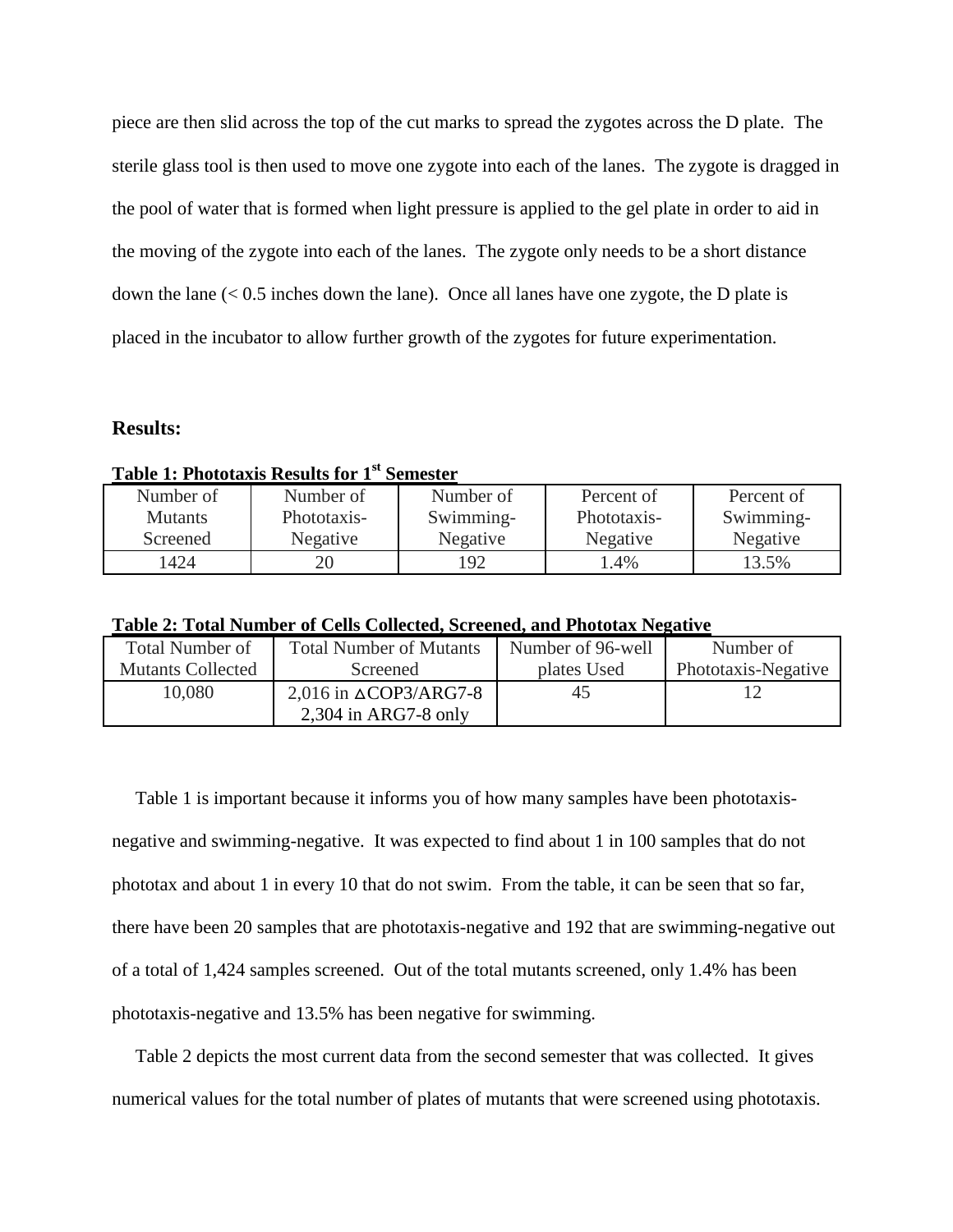The total number of mutants collected depicts the total for this year. The total number of mutants screened represents how many mutants were screened using the phototaxis technique. Out of the mutants screened, only twelve mutants were phototaxis-negative.

 It was found that when only 40 µL of each well was added to the tubes for phototaxis, the cells did not grow well enough, to tell whether or not they were swimming after phototaxis or whether or not they completed phototaxis due to how light the culture was in the tube.

 During the zygote method, it was determined that if too much time had passed before transferring zygotes from the agar plates to the D plates, then after the green cell culture was scraped away with the razor blade, the resulting cells were not all nicely intact zygotes. Under the microscope, zygotes were visible but were placed among a bed of what appeared to be broken cell pieces. Zygotes were still able to be transferred from the pile of pieces it was just difficult getting just a zygote into a lane without bringing along other cell parts.

#### **Discussion:**

 The primary goal of this experiment was to find mutant strains of Chlamydomonas that were phototaxis-negative and thus had a mutation in the eyespot location and/or size. By finding these strains, if any, further experimentation would be completed in order to determine if the location of the eyespot on these strains varied from the eyespot location of normal Chlamydomonas cells and/or if the size of the eyespot varied. It was expected that out of all the cells that were tested for phototaxis and swimming after phototaxis, about 1 in every 100 would be negative for phototaxis and about 1 in every 10 cell samples would be negative for swimming. For the main purpose behind this experiment, the mutants that were negative for swimming did not hold significant importance during the last semester but it was common to see that the mutant cells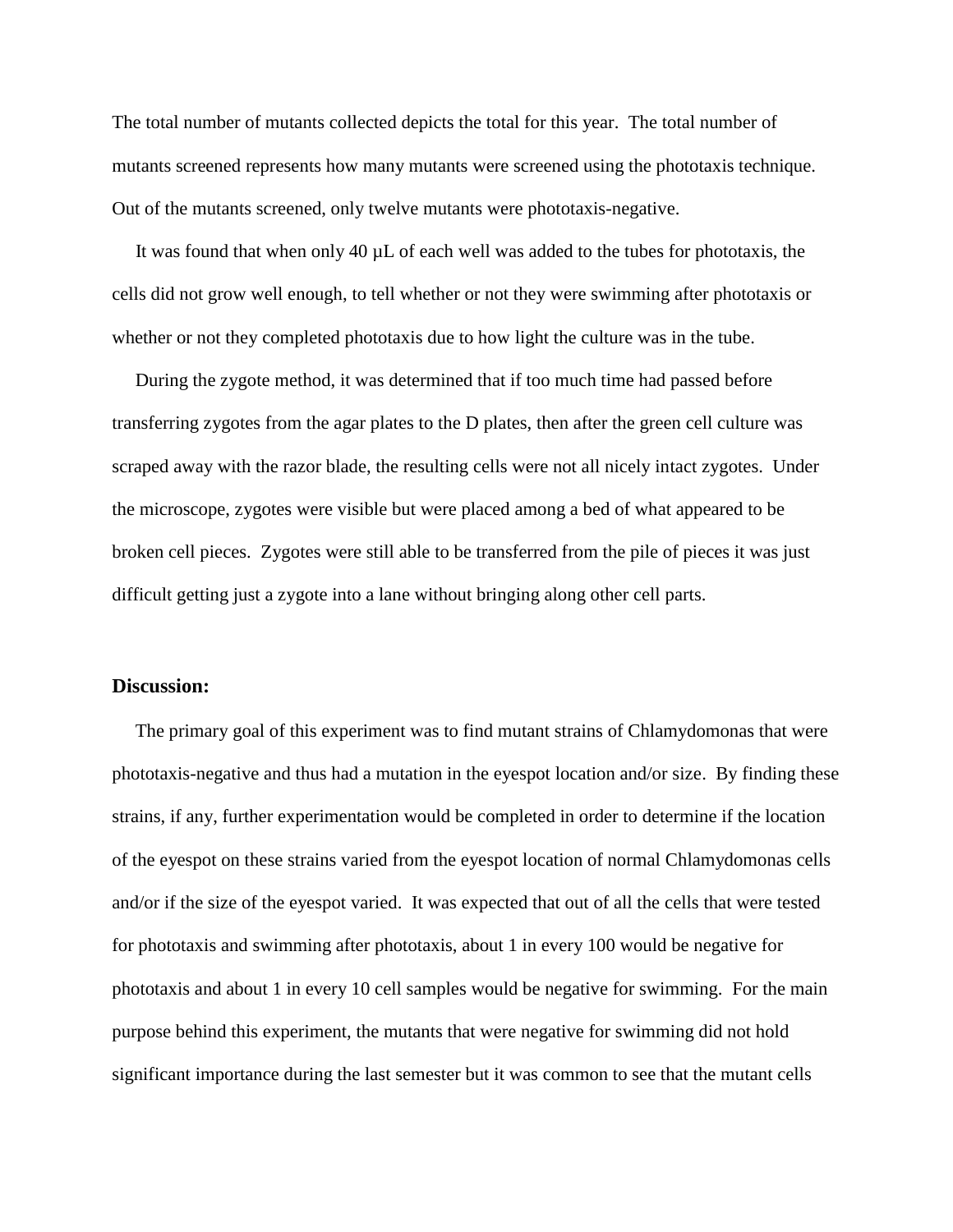that were phototaxis-negative were also swimming-negative. Overall, around 10,000 samples were collected last semester with only about 5,000 being screened using phototaxis. This semester, 2,016 mutants were screened using the  $\triangle$ COP3/ARG7-8 gene and 2,304 were screened using the ARG gene. Out of the total number of samples screened this semester during the current experimentation, only twelve samples were phototaxis-negative. After plating these samples and regrowing them in M medium tubes, a second round of phototaxis was run which resulted in only four of the original twelve samples being phototaxis-negative. Due to these results, it can be said that the next step for the four phototaxis-negative cells would be to observe them under the microscope, take pictures of the eyespots in comparison to a control,  $\triangle$ COP3/ARG7-8, and measuring the eyespots to determine if there is any noticeable size difference. Thus far, pictures have been taken and it appears that some of the cells contain eyespots that are larger in size, with some samples containing multi-eyed Chlamydomonas cells. The approach that would need to be taken for these four phototaxis-negative cells would be to further determine what specific genes were affecting the eyespot abnormality. If time allows it, the cells from these four samples will be cultured to harvest the DNA from these mutant strains, and then a PCR screen will be utilized to further delve into the DNA sequences of the specific genes thought of to be involved in eyespot size and location specification.

 As previously mentioned, the amount of sample used for phototaxis was increased from 40  $\mu$ L to 150  $\mu$ L. This was due to the fact that when only 40  $\mu$ L was used, the cells did not grow green enough to effectively do phototaxis. With that small amount, it was difficult to determine if the cells were negative or positive for phototaxis and it was also hard determining if the cells began to swim afterwards. Due to this, the amount of sample was increased in order to allow the cells to grow more and make it easier to tell if the cells were completing phototaxis. By adding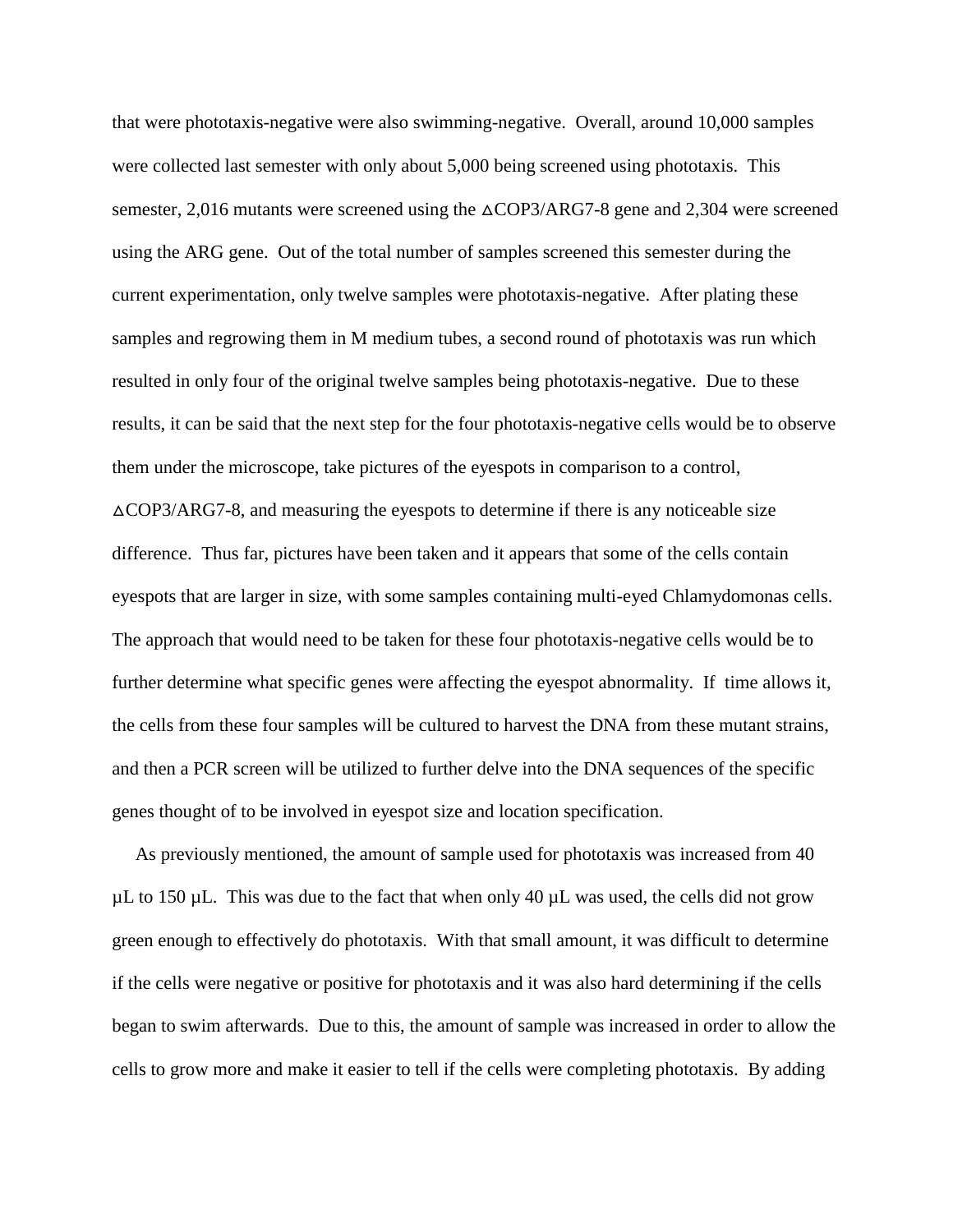more sample to the M medium test tubes, the result was a darker green solution meaning that there was more cell growth than had been seen with just the 40 µL solution. With a darker solution, it was possible to further determine whether or not the cells phototaxed because there would be a clear distinction between M medium at the top of the tube and a cluster of cells towards the bottom of the tube that swam towards the light source.

 As far as the actual phototaxis results, many things need to be brought up before deciding how well the technique worked. One issue with using the 96-well plates each filled with 200 µL TAP medium and the transferred culture was that after the few days of growth, the well plates typically had liquid at the top of the lid facing the wells and at times there was green cell growth in medium in the spaces between the wells. What this means is that it is possible that cells from one well were transferred into the well of a different culture which would ultimately contaminate that well and could lead to false phototaxis results. Due to the amount of liquid that was loose in the well plates, it would be fair to say that some of the wells did get contaminated from other wells since there was an excess of loose liquid on the well plate. This could be one explanation behind why, at times, there would be samples that would originally be phototaxis-negative during the first run but then be phototaxis positive and look normal under a microscope during a second run. Another source of error or a source of false results can be accounted to the fact that some of the samples were dried out from sitting in the incubator for so long. This could have resulted in a cell sample that was not flourishing as it should be and thus cells that were either dead or lethargic when it came to properly doing phototaxis. All in all, if cells did not phototax during the first trial, the mutant strain would be regrown and would be phototaxed a second time in order to determine whether or not these cells were actually phototaxis-negative or if it was a false negative the first time around.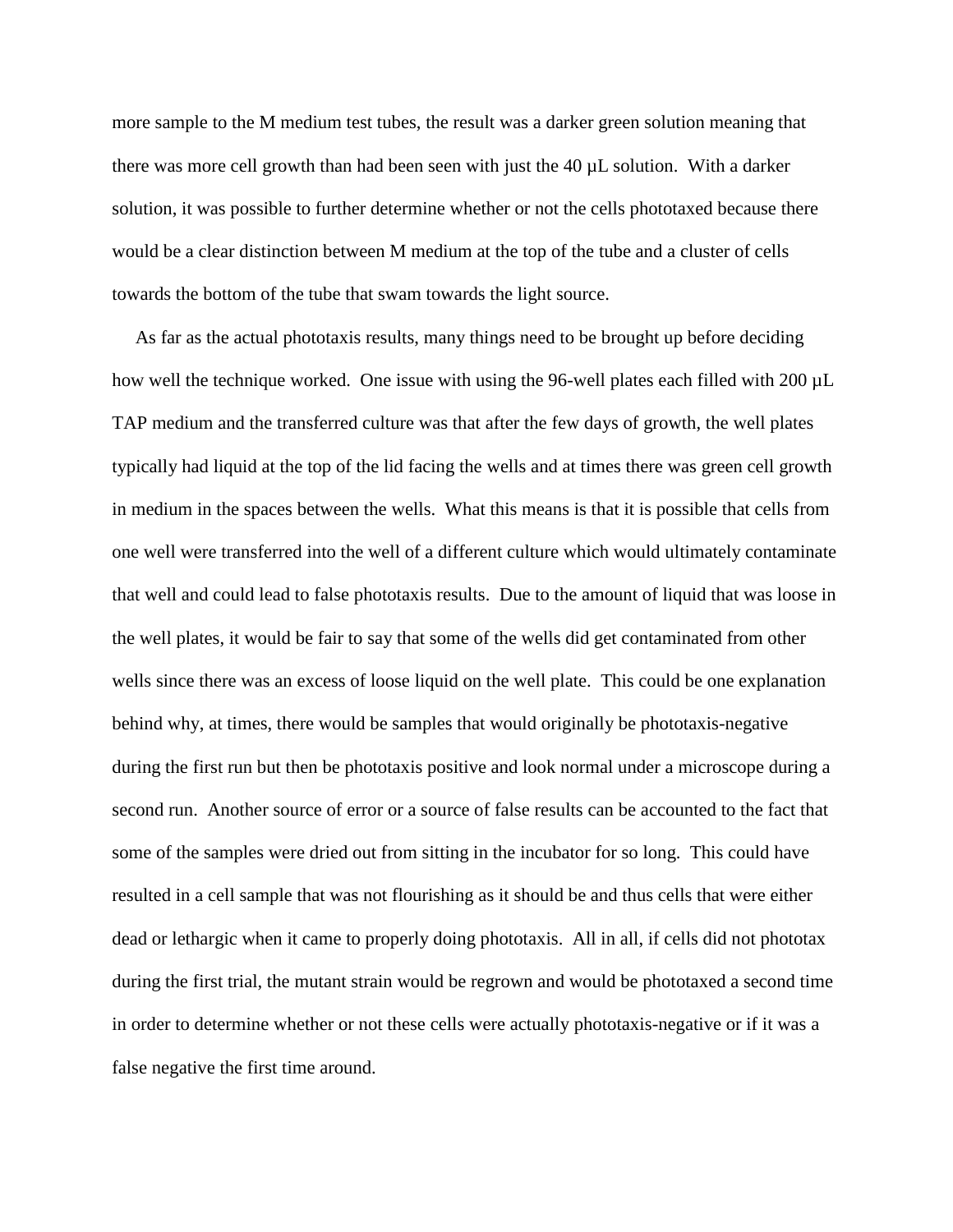With no samples positively containing the desired mutant strains, there is a future direction for this experimentation that was briefly touched upon in previous paragraphs. Once samples have been determined to be phototaxis-negative, these samples would be regrown in order to perform a second trial of phototaxis to double check the accuracy of the first trial. If the samples are phototaxis-negative a second time around, these samples will be spun down in an incubator to remove a majority of the medium. Afterwards, the concentrated cell sample will be observed under a microscope in order to note observations such as eyespot location, eyespot quantity or presence, and overall eyespot size. For each of the samples, about twenty pictures will be taken of the mutant strain containing cells along with twenty photos of the control sample. The purpose behind this is to make eyespot measurements of the mutant strains to be compared to the size of the control eyespots. If no apparent difference is noted, then it is clear that there is more going on in the cell that makes it phototaxis-negative than just the size of the eyespot or the location of the eyespot. Afterwards, it would be important to take the mutant strains and grow them in cultures in order to harvest the DNA via electroporation and the harvested DNA will then have a PCR screen run on them to obtain more definite results on the gene sequences in these mutant strains.

 All in all, this research was important in the development of mutant strains in *Chlamydomonas reinhardtii* in order to reach the end goal of determining which genes were involved in the eyespot location and formation which is important for light reception in the cell. Through this research, an experiment has been implemented making it possible to test mutant strains effectively and efficiently via the use of phototaxis as a preliminary test for an inability to sense light. After phototaxis, the DNA of these cells will be harvested in order to run a PCR screen in hopes of making it possible to make your own mutants and find that mutant in only a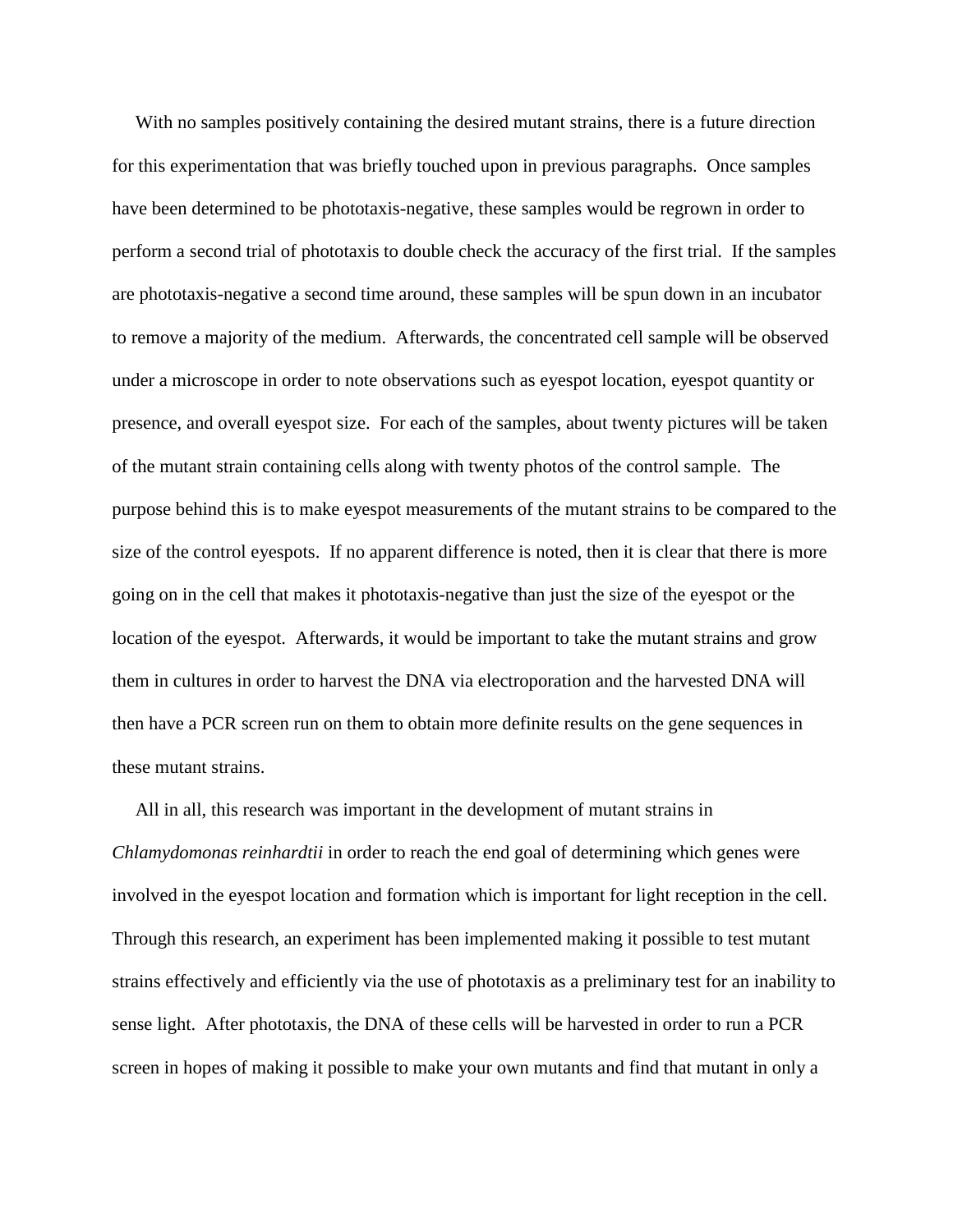few weeks. This is important because it would allow scientists to design their own primer and ultimately have the ability to make mutant strains of the cells they are experimenting on, thus making it possible to study multiple aspects of that cell in a small amount of time.